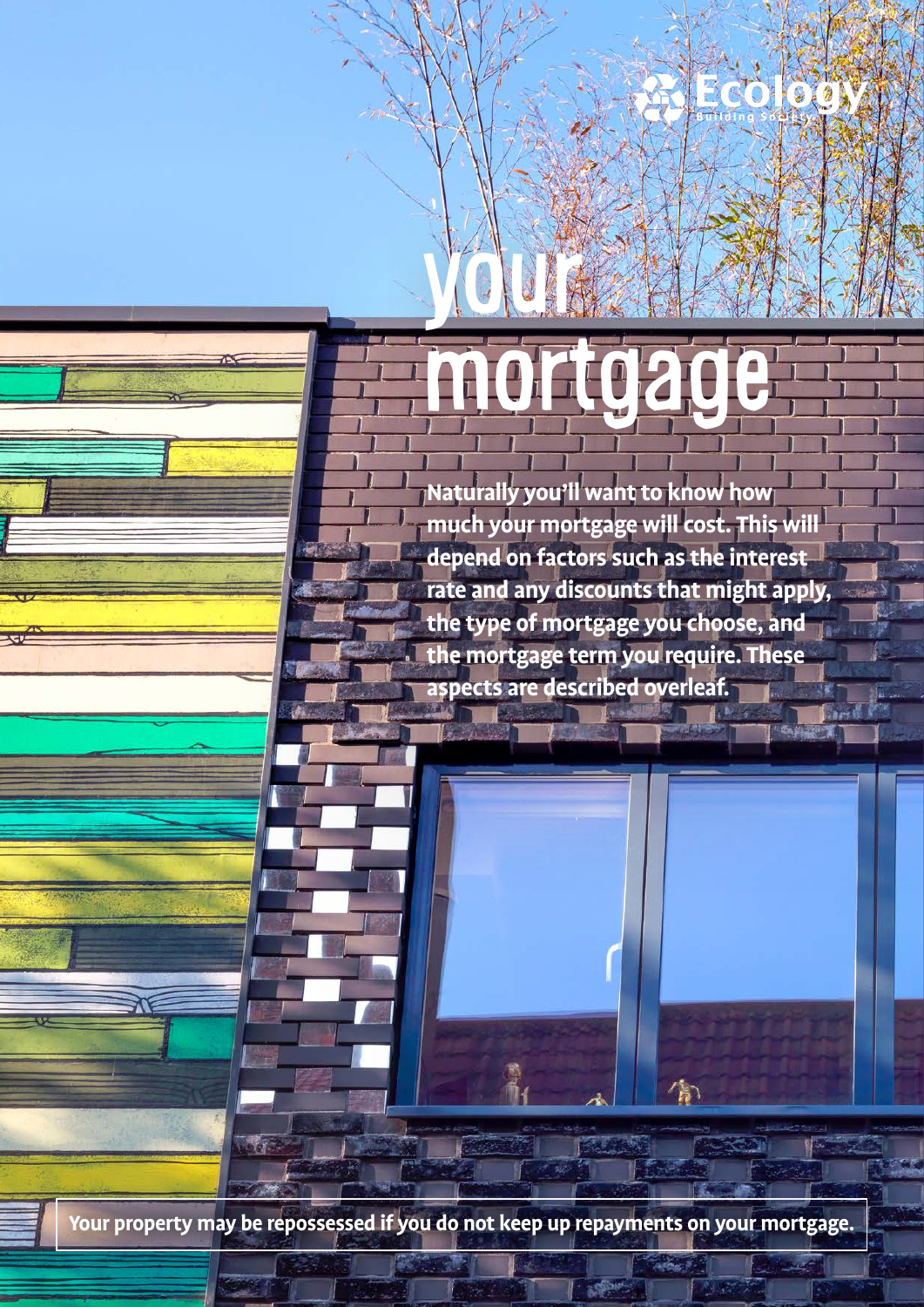

## your mortgage

## The interest rate

All our residential mortgages are currently Standard Variable Rate (SVR) mortgages, which means that the interest rate can increase or decrease.

"那么……"

## **Discounts**

We offer residential borrowers a range of discounts which once applied remain in place for the mortgage term, thereby reducing the amount of interest you pay and the monthly mortgage payments.

- C-Change sustainable homes a range of interest rate discounts dependent on the property's energy rating, which apply to the full mortgage amount.
- C-Change retrofit a 0.25% interest rate discount for each grade improvement within the Energy Performance Certificate (EPC) rating. For example, an increase in the rating from E to C would attract a 0.5% discount.
- C-Change energy improvements a 1% interest rate discount on mortgage funds borrowed specifically for the installation of energy saving measures such as insulation, double/triple glazing, a condensing boiler, and renewable energy devices, such as photovoltaic cells, a wind turbine, or a ground source heat pump.

 Full details of our C-Change discounts are set out in our separate *Our C-Change discounts* leaflet.

#### Representative example:

A mortgage of £204,700 payable over 25 years on a variable rate of 4.65% would require 1 monthly payment of £1,470.27 and 298 monthly payments of £1157.33. The total amount payable would be £347,778.61 made up of the loan amount plus interest (£141,654.61) and a mortgage application fee of £799 and a valuation fee of £625 (assuming a purchase price of £350,000).

**The overall cost for comparison is 4.80% APRC representative.**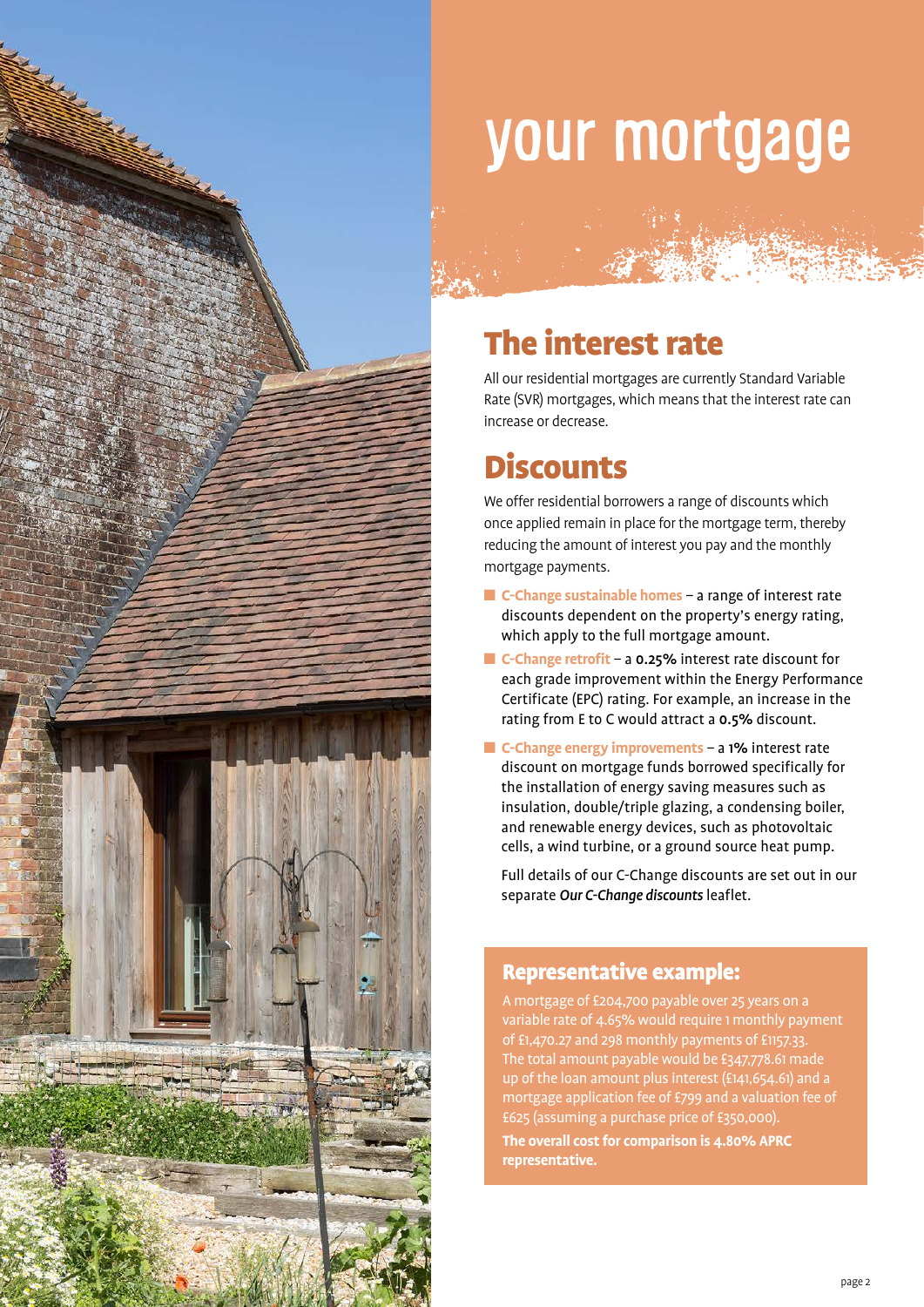

## Types of mortgages

#### Repayment mortgages

Most of our mortgages are on the traditional repayment basis, where each monthly repayment includes the interest and a portion of the capital sum borrowed. This means that your debt gradually decreases year after year and, if all repayments are made, the mortgage should be repaid by the end of the mortgage term.

#### Interest-only mortgages

With interest-only mortgages, the monthly repayment is lower as you're not reducing the capital sum borrowed and only repaying the interest each month.

However, this means that the overall interest payable over the life of the mortgage will be higher than with a repayment mortgage, and you'll need to be sure that you'll be in a position to repay the capital at the end of the agreed term.

Mortgages can either be full or part interest-only. In either case the requirements for repaying at the end of the mortgage term are similar i.e. we'll need up to date illustrations for the maturity value(s) of any savings plan, repayment vehicle or investment scheme, which covers the interest-only portion of the mortgage.

As your debt is not reduced over time, we need to know that you have an investment scheme in place to repay the capital sum at the end of the mortgage term. We are not in a position to offer any advice on the suitability of such arrangements for investment or other purposes and it's your responsibility to keep up the arrangements to ensure repayment of the mortgage at the end of the term. If you fail to keep up the investment scheme and have no other means of repaying the loan, you may have to sell your property. If it becomes necessary for you to consider cancelling or surrendering your policy or plan, please contact the Society as we'll need to establish how you intend to repay your mortgage. We expect that you'll have consulted an Independent Financial Advisor before taking any action.

If all or part of your mortgage is to be on an interest-only basis the loan-to-value (LTV) available may be lower. See our *Current residential mortgage rates and charges* leaflet for details.

#### Part and part

If you have an existing savings plan or other repayment plan, but wish to borrow a larger sum than it covers, we're happy to consider your mortgage being arranged with part on an interest-only basis and part on a repayment basis.

### The mortgage term

Residential mortgages are available for terms from 10 years up to 30 years.

We will allow the mortgage to extend beyond your retirement age, if required, but you will need to be able to show that you are able to continue the monthly payments after your retirement date.

### Fees

All the fees which apply to your mortgage are detailed in the *Current residential mortgage rates and charges* leaflet.